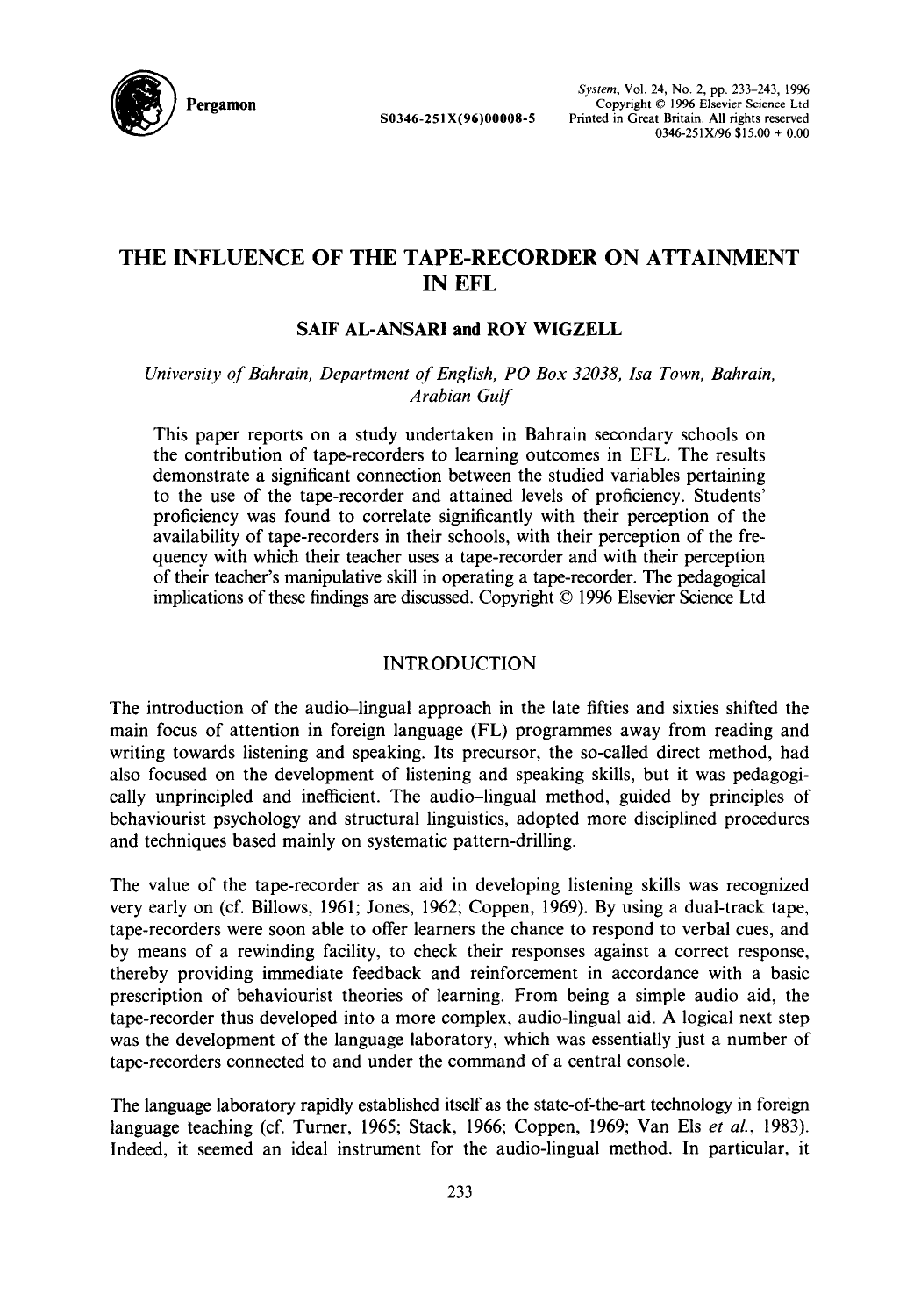allowed for the endless repetition of minimally different sentences generated mechanically out of substitution frames as a means of "drilling in" correct grammatical structures. It also seemed a perfect aid in the teaching of correct pronunciation, not least because it exposed learners to good native-speaker models, thereby cancelling out what was perceived as a major limitation of the non-native speaker instructor. So ideally suited was the aid to the method that in the mind of many practitioners, the aid *was* the method.

Following the widespread adoption of the audio-lingual method, language laboratories were set up in a great many educational institutions around the world in the late sixties and seventies. Scarce resources were used for the purchase of what in relation to the budgets of the time were extremely expensive pieces of equipment. Added to the cost of the equipment was the cost of the rooms needed to house them, of spare parts and maintenance, of technicians, and so on.

Even before the demise of the method, certain critical limitations of the language laboratory were becoming apparent. Quite apart from the initial cost, laboratories were very susceptible to breakdowns, spare parts were often in short supply especially after service contracts had expired, valuable class time was wasted shifting pupils from their classroom to the labs, operational difficulties repeatedly arose during class, and so on. In short, the lab, which was intended above anything to improve the efficiency of the method, proved to be operationally very inefficient except under the most favourable conditions.

After a brief interlude during which a more cognitively-oriented approach came back into vogue inspired by early TG grammar, the communicative approach began to emerge, influenced more by pragmatics and speech act theory, whose roots lie in the philosophy of language, than by structural linguistics. The new approach, by emphasizing the development of communicative rather than purely linguistic competence, revealed a further major weakness of the language laboratory: the learner simply could not communicate, much less negotiate meaning, with a machine. Although various adaptations of the laboratory were experimented with involving, for example, group interaction around each cassette outlet (see Littlejohn, 1983, 1985), it failed to meet the demands of the new methodology, which favoured role-play activities and improvisations in classroom simulations. Concurrent with the development of the communicative approach was a movement away from rote-learning and habit-formation towards task-based learning. This movement drew its inspiration from established pedagogical practices in primary education, and its theoretical foundations lay in cognitive rather than behaviourist theories of learning, on whose platform the audio-lingual method had been launched.

By the late seventies and early eighties, language laboratories in many institutions around the world were being abandoned and survived, if at all, as museum pieces representing a discredited methodology. In abandoning the language laboratory, however, practitioners run the risk of throwing away the baby with the bath water. The humble tape-recorder has been tainted with the shortcomings of the monolithic laboratory. The pendulum has swung away from almost total reliance upon the tape-recorder to almost total rejection of it. Yet the search for high-tech solutions to the problems inherent in foreign language learning continues. Many institutions are now investing heavily in video- and computer-assisted learning facilities, although the latter in particular seem to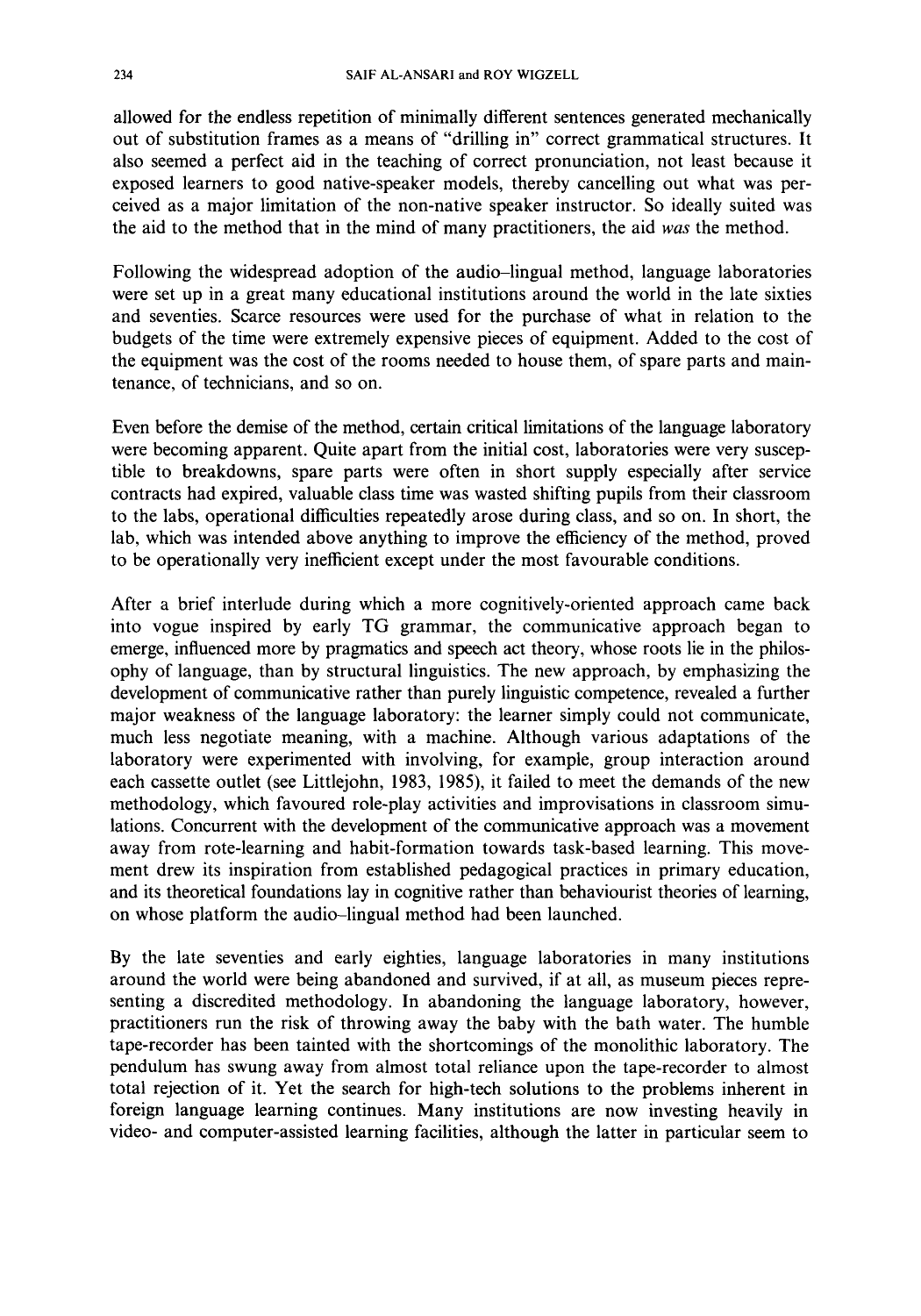suffer from most of the disadvantages of the language laboratory, especially in the context of a communicative approach, and offer few additional advantages.

It is not part of our purpose here to argue against experimentation in educational technology. We would like to sound a note of caution, however, about the widespread adoption of new and more sophisticated technology, especially in Third World countries. Over the past few decades, foreign language pedagogy has suffered enormously from an excessive preoccupation with methods (see Stern, 1983), which has bred a feeling of continual dissatisfaction with well-tried procedures and techniques. This dissatisfaction, however, has all too often led not to the perfecting of existing methods but to their wholesale abandonment before they have been fully developed or exploited and to the premature adoption of new methods, together with technological innovations that have not been properly evaluated under appropriate field conditions. Developing countries are much less able to react to and absorb change than more developed countries, and yet paradoxically they often have much greater faith in the power of technology to solve their developmental problems. Many schools and universities in the Third World are now pressing their educational authorities and aid donors to invest in a new generation of teaching aids to support their foreign language programmes. A new cycle seems about to begin involving the widespread adoption of computer-assisted learning facilities, which will no doubt in due course suffer the same fate as the language laboratories.

### RATIONALE

The present study is not intended to evaluate pedagogical techniques involved in the use of tape-recorders for foreign language teaching. Enough has been written in the professional literature on how to make good pedagogical use of tape-recorders in the classroom (see, for example: Haycraft, 1978; Byrne, 1978; Rivers, 1981; Stevick, 1982; Parks, 1982; Gower and Watters, 1983; Harmer, 1983; Van Els *et al.,* 1983; Gunningworth, 1984; AI-Mutawa and Kailani, 1989; Heaton, 1990). The main reason for undertaking this study was to determine what influence tape-recorders, in a simple audio mode, have on attainment.

#### **SUBJECTS**

The study focused on a group of students who for eight years had been studying English as a foreign language using textbooks accompanied by pre-recorded listening materials. These materials were an integral part of the syllabus, and the tape-recorder was thus an essential audio aid.

The sample consisted of 327 secondary school students selected randomly from various GSSC (General Secondary School Certificate) programmes taking their first-term English language examinations as part of their school graduation requirements. A total of 143 students were drawn from the general secondary schools (109 science and 34 arts) and 149 from commercial secondary schools. The remaining 35 were drawn from technical secondary schools. The whole sample consisted of 166 female and 161 male students. Although drawn from different specializations, the group was highly homogeneous in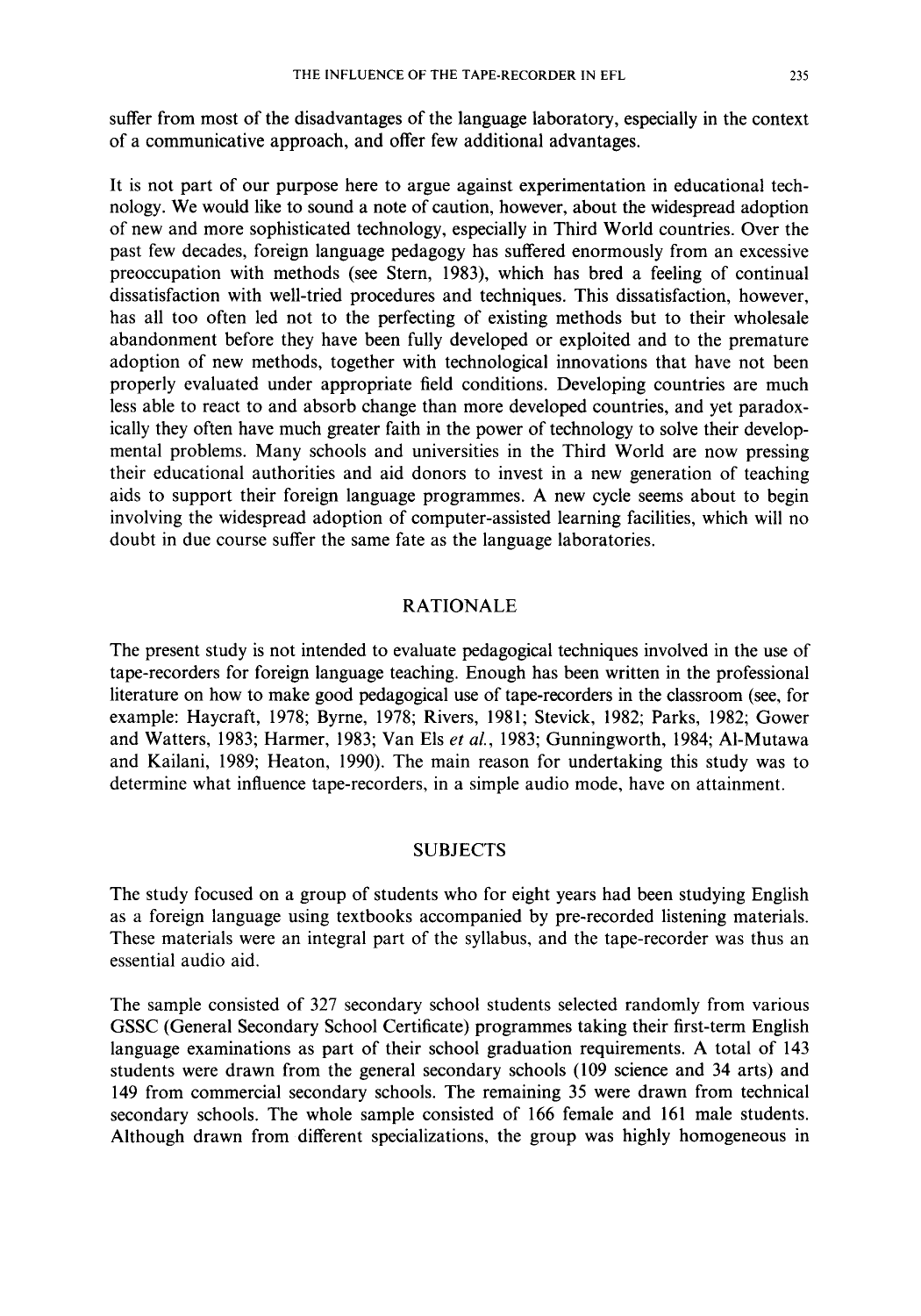respect of age, nationality, mother-tongue, previous learning experiences, and both cultural and educational background. All the pupils in the sample were taught by Arab teachers, none of whom were native-speakers of English.

## VARIABLES TESTED

A simple, self-report questionnaire consisting of three questions was prepared in Arabic for the purpose of measuring three variables pertaining to the use of the taperecorder. The questions were concerned with measuring students' perception of the availability of tape-recorders in their schools, their perception of their frequency of use, and their perception of their teacher's manipulative skill in operating them. The responses to Question One were scored as 2 (available) $-1$  (uncertain) $-0$  (not available); the responses to Question Two were scored as  $3$  (often)--2 (sometimes)--1 (rarely)--0 (never); and the responses to Question Three were scored as  $3 \text{ (good)}-2 \text{ (fair)}-1$  $(poor)$ -0 (none).

Since the respondents were school children, it was considered essential to use questions that could be easily understood and easily answered. Generally speaking, secondary school pupils are not able to judge the effectiveness of their teacher's use of tape-recorders. They are not, pedagogically speaking, competent enough to respond to questionnaire items that focus on the appropriateness of their teacher's techniques in using the aid or the appropriateness of the language materials used. These research elements are beyond their level of comprehension and judgement. The questions included in the self-report questionnaire were therefore limited to measuring variables that the students were thought capable of directly observing in the classroom. Students can reasonably be expected to know whether a tape-recorder is available in their school and how often their teacher uses it. They can also be relied upon to make valid judgements concerning their teacher's skill in using the aid, i.e. in operating the machine, in finding the right material on the tape at the right place, and so on.

It was decided to administer the questionnaire to students rather than teachers for two reasons: firstly, and most importantly, because it was felt that students' perceptions regarding the use of tape-recorders would be more likely to influence their level of attainment than teachers' perceptions, and secondly, because it was suspected that teachers would be inclined to exaggerate the amount of use they make of tape-recorders, as well as their manipulative skill in operating them.

# ACHIEVEMENT SCORES

The results of the questionnaire were analysed with a view to examining their degree of connection with scores obtained from the students' end-of-term achievement examination. The examinations incorporated a multiple-choice reading comprehension test, a multiple-choice grammar and usage test, a free composition test and a cloze test in the standard format for reading. All the examinations were more or less similar in content except for those given to students in the commercial and technical schools, which tended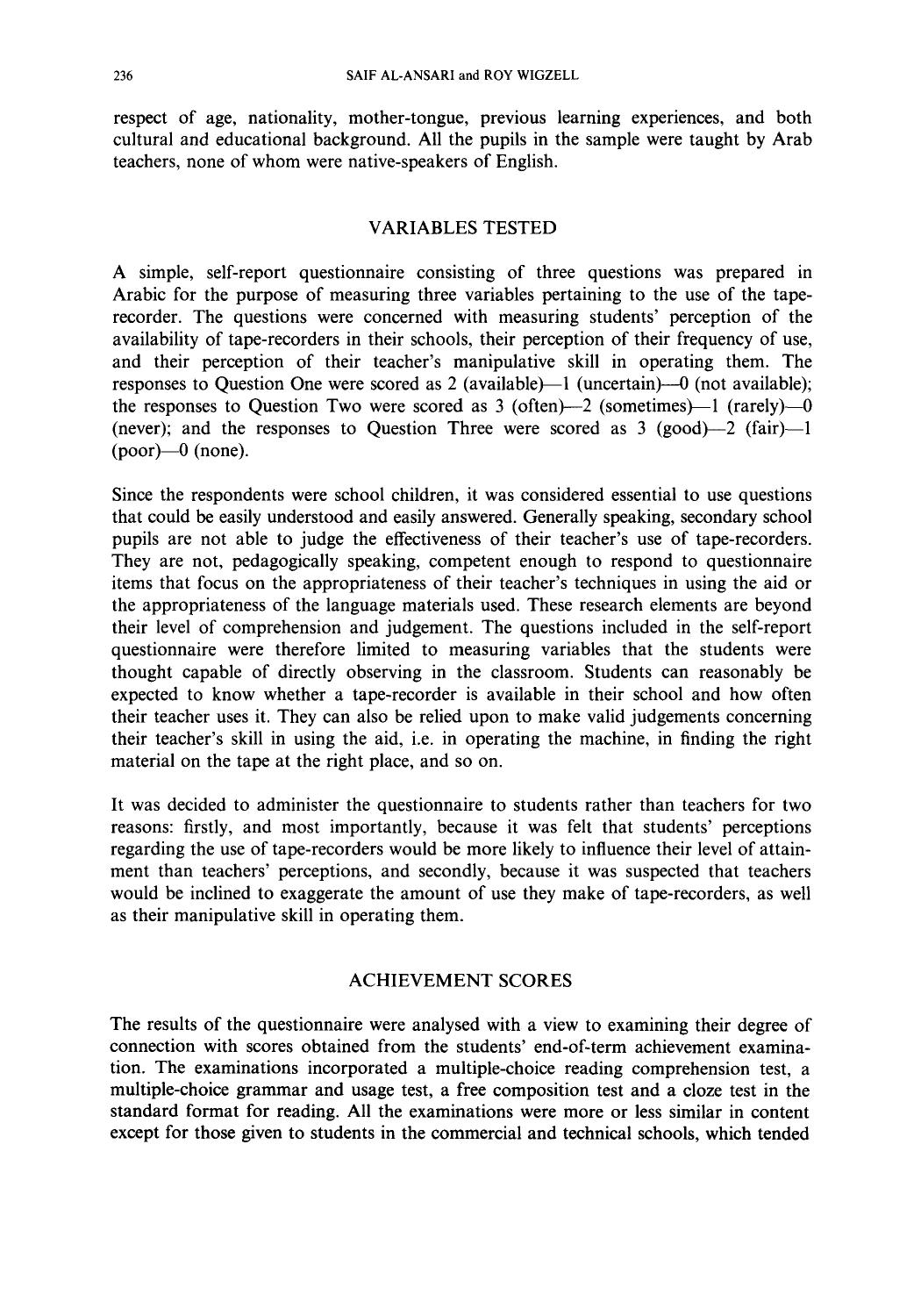| Type of student                                                                  | Pass | Fail | Total              |
|----------------------------------------------------------------------------------|------|------|--------------------|
| Male                                                                             | 85   | 76   | 161                |
| Female                                                                           | 99   | 67   | 166                |
| Overall                                                                          | 184  | 143  | 327                |
| Table 2. Pearson correlations between first- and second-term examination results |      |      |                    |
| Type of student                                                                  | N    | R    | Significance       |
| Male                                                                             | 161  | 0.7  |                    |
| Female                                                                           | 166  | 0.7  | p < .05<br>p < .05 |

Table 1. Distribution of the students' exam results

to incorporate ESP content passages. None of the examinations contained any material that could be said to relate directly to the use of the tape-recorders. In particular, none of them contained a listening comprehension test.

#### *Success ratio*

It is important at the outset to give the number of respondents who, according to the present examination system, failed in their first-term examination and those who were considered to have been successful. The present examination policy states that if the student's score in the subject is below 50%, s/he is considered a failure. Table 1 gives the distribution of the respondents' end-of-term examination results.

#### *Reliability of exam results*

To determine the reliability of the students' achievement scores, they were correlated with their scores in a second-term achievement examination. The Pearson Product Moment Correlations and the values obtained are given in Table 2.

The table shows that the magnitude of the correlation is fairly high in respect to both males and females, implying a reasonably consistent association between the two sets of scores. The scores for the first term can therefore be considered to have been reliable.

### **HYPOTHESES**

The following three null hypotheses were formulated:

- H.1 There is no significant connection between students' level of attainment in English and their perception of the availability of the tape-recorder.
- H.2 There is no significant connection between students' level of attainment in English and their perception of their teacher's frequency of use of the tape-recorder.
- H.3 There is no significant connection between students' level of attainment in English and their perception of their teacher's skill in manipulating the tape-recorder.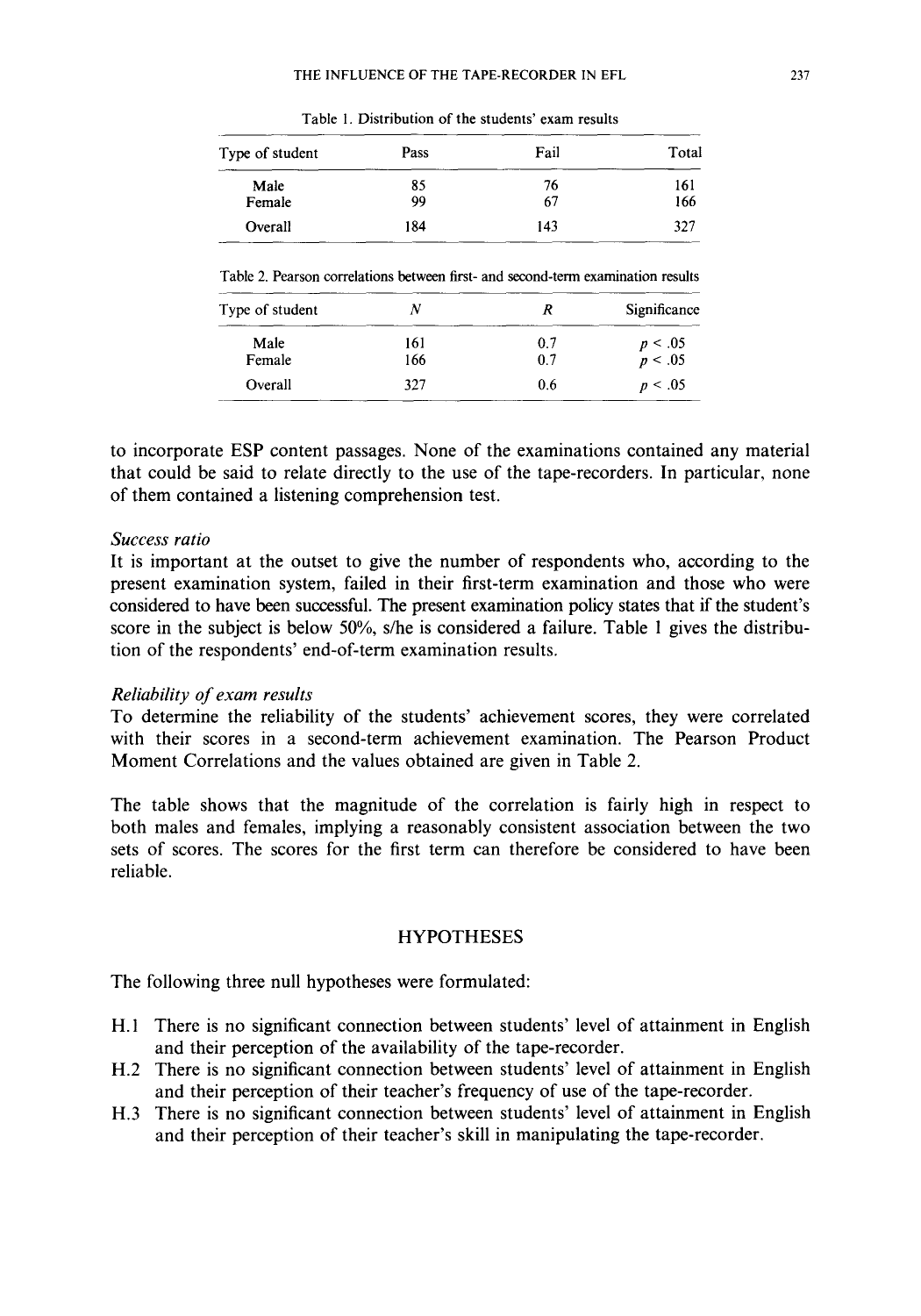### DATA ANALYSIS

The students' responses to the items of the questionnaire were statistically analysed with a view to investigating their possible influence on the students' achievement results in the first-term examinations and thus to test the formulated null hypotheses. A one-way analysis of variance was used to determine whether or not there was any significant connection between attainment and the tested variable. Multiple classification analysis techniques were used in the further statistical analyses of the data.

#### *Availability of the tape-recorder*

Table 3 gives the result of the analysis of variance in respect of students' perception of the availability of tape-recorders in their school.

The result shown in the table is highly significant: the students' attainment in English varied consistently with the degree of their perception of the availability of the taperecorder in their school.

Although the result turned out to be highly significant, it was necessary to examine the relationship between the mean score corresponding to each category of the criterion variable and the grand mean of the students' achievement scores in order to determine whether the result was significant in the way anticipated—in other words, to confirm that the students' attainment levels were positively and not negatively influenced by the tested variable. A multiple classification analysis (MCA) table was obtained to show the pattern of mean scores in relation to the categories of the availability variable.

Table 4 indicates that the students who reported that a tape-recorder was available in their school had higher mean achievement scores than those who were uncertain. The latter, in turn, had higher mean achievement scores than those who stated that no taperecorder was available.

| Source of<br>deviation   | DF  | Sum of<br>squares  | Mean<br>square  | <b>MSR</b> | Significance |
|--------------------------|-----|--------------------|-----------------|------------|--------------|
| Availability<br>residual | 313 | 5018.4<br>120949.0 | 2509.2<br>386.4 | 6.493      | 0.002        |
| Total                    | 315 | 125967.0           |                 |            |              |

Table 3. Analysis of variance of attainment scores by availability of the tape-recorder

| Table 4. Mean achievement scores by availability of the tape-recorder |  |  |
|-----------------------------------------------------------------------|--|--|
|-----------------------------------------------------------------------|--|--|

| Availability | Ν      | Mean score           |
|--------------|--------|----------------------|
| No           | 11     | 44.36                |
| Uncertain    | 45     | 47.60                |
| Yes          | 260    | 57.30                |
|              | $316*$ | Grand mean $= 55.47$ |

\* 11 of the subjects did not respond.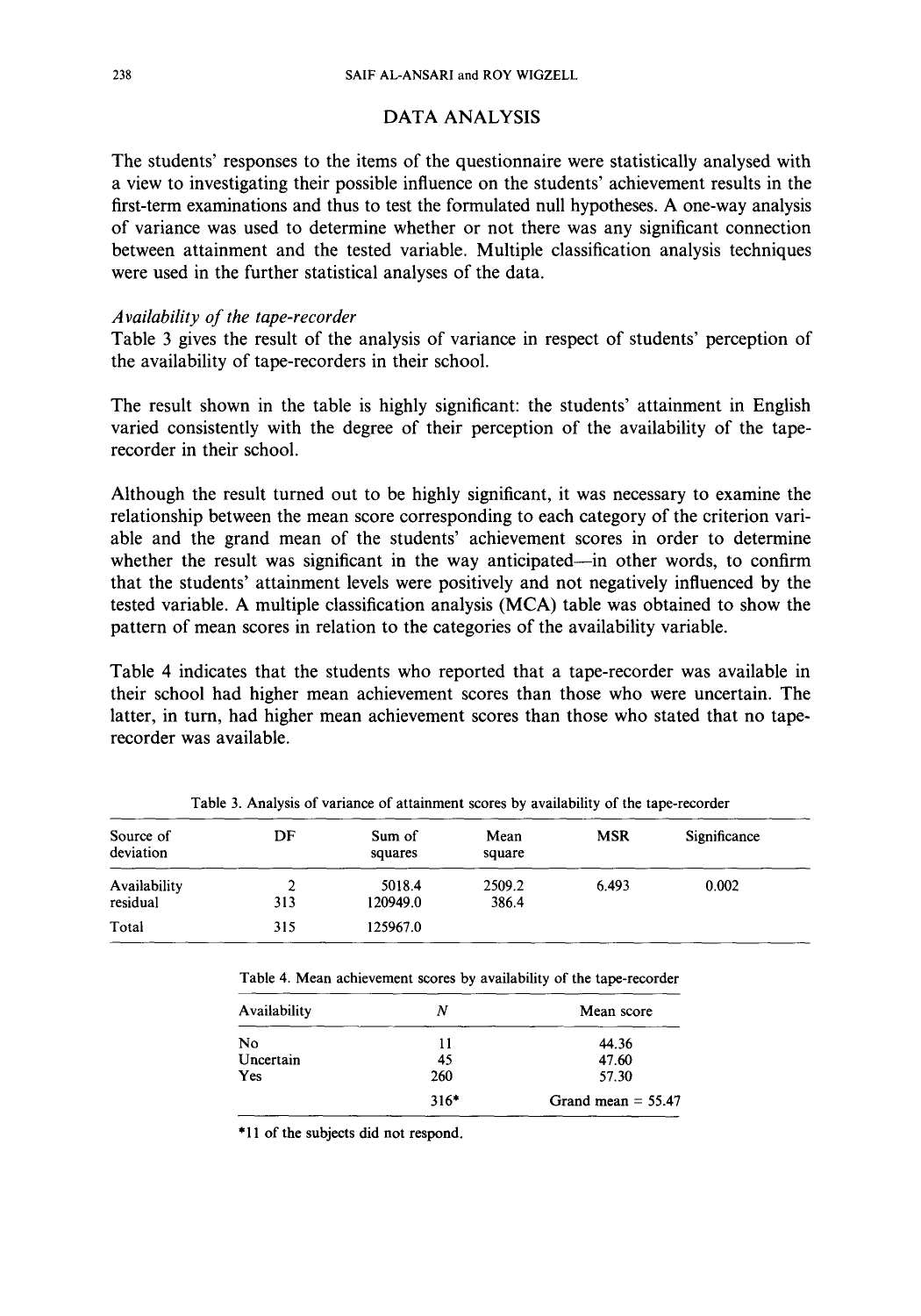The result obtained in the analysis of variance plus the corresponding result from the multiple classification analysis confirm that the students' attainment in English was positively influenced by their perception of the availability of the tape-recorder. Hypothesis 1 was therefore rejected.

### *Frequency of use of the tape-recorder*

To test Hypothesis 2, the connection between the students' attainment in English and their perception of the frequency with which their teacher used the tape-recorder was investigated. The result of the one-way analysis of variance obtained is given in Table 5.

Again, the result shows that the students' attainment in English varied consistently with the tested variable. The multiple classification analysis provides the following additional data.

Table 6 indicates that the students who reported that a tape-recorder was often used by their English language teacher had higher mean achievement scores than those who reported that the tape-recorder was sometimes or rarely used. The latter, in turn, had higher mean achievement scores than those who stated that the tape-recorder was never used.

The result obtained in the analysis of variance together with the corresponding result of the multiple classification analysis confirm that the students' attainment was positively influenced by their perception of the frequency of use of the tape-recorder by their teacher. On the basis of these findings, Hypothesis 2 was rejected.

## *Teachers' skill in using the aid*

Hypothesis 3 was tested by investigating the degree of connection between the students' attainment in English and their perception of their teacher's skill in using the taperecorder. The result of the one-way analysis of variance obtained is given in Table 7.

| the tape recorder      |     |                    |                  |            |              |  |
|------------------------|-----|--------------------|------------------|------------|--------------|--|
| Source of<br>variation | DF  | Sum of<br>squares  | Mean<br>square   | <b>MSR</b> | Significance |  |
| Frequency<br>residual  | 311 | 6877.2<br>118207.7 | 2292.4<br>380.08 | 6.031      | 0.001        |  |
| Total                  | 314 | 125085             |                  |            |              |  |

Table 5. Analysis of variance of achievement scores by students' preception of the teacher's frequency of use of the tape-recorder

|  | Table 6. Mean achievement scores by the teachers' frequency of use of the tape-recorder |
|--|-----------------------------------------------------------------------------------------|
|--|-----------------------------------------------------------------------------------------|

| Frequency of use | Ν      | Mean score        |
|------------------|--------|-------------------|
| Never            | 49     | 49.36             |
| Rarely           | 39     | 51.97             |
| Sometimes        | 104    | 53.38             |
| Often            | 123    | 61.26             |
|                  | $315*$ | Grand mean: 55.66 |

"12 subjects did not respond.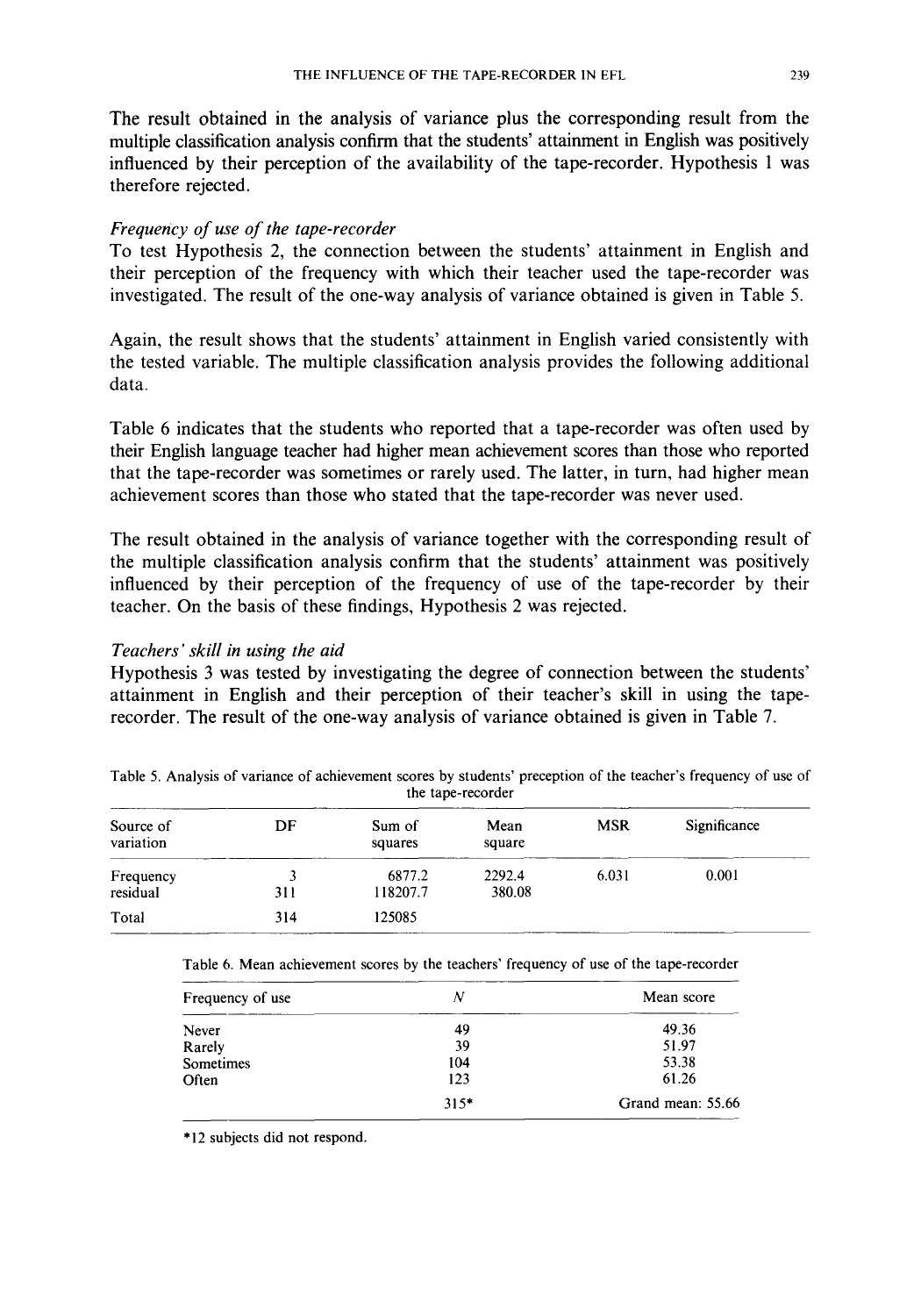| Source of<br>variation | DF  | Sum of squares | Mean<br>square | <b>MSR</b> | Significance |
|------------------------|-----|----------------|----------------|------------|--------------|
| <b>Skill</b>           |     | 5899.785       | 1966.595       | 4.960      | 0.002        |
| residual               | 276 | 109430.5       | 396.487        |            |              |
| Total                  | 279 | 115330.3       |                |            |              |

Table 7. Analysis of variance of achievement scores by students' perception of the teacher's skill in using the tape-recorder

Table 8. Mean achievement scores by teachers' skill in using the aid

| Perceived skill | Ν                | Mean score           |
|-----------------|------------------|----------------------|
| None            | $34*$            | 46.05                |
| Poor            | 19               | 50.30                |
| Fair            | 90               | 54.35                |
| Good            | 137              | 59.54                |
|                 | 280 <sup>t</sup> | Grand mean $= 55.61$ |

\* Of the 34 subjects who reported that their teacher demonstrated no skill in using the tape-recorder, nearly all reported that the teacher used it only rarely or occasionally. However, two reported that their teacher never used a tape-recorder in class, and they must presumably have inferred from this that the teacher lacked the necessary skill. This slight inconsistency has no significant bearing on the overall results.

<sup>+</sup>47 of the 327 subjects did not respond.

The result displayed in Table 7 is again highly significant and shows that the students' attainment in English varied consistently with their perception of the degree of skill demonstrated by the teacher in using the aid. The following MCA table shows the pattern of mean scores in relation to the teacher's perceived skill in using the tape-recorder.

Table 8 shows that the students who reported that their English language teacher was good at using the tape-recorder had higher mean achievement scores than those who reported that their teacher was a fair or poor user of the tape-recorder. These, in turn, had higher mean achievement scores than those who reported that their teacher demonstrated no skill whatsoever in using the tape-recorder.

The result obtained in the analysis of variance in conjunction with the result of the multiple classification analysis confirms that the students' attainment in English was positively influenced by their perception of their teacher's skill in using the tape-recorder. Hypothesis 3 was therefore rejected.

### **DISCUSSION**

Taken at their face value, the results of the present study suggest that the use of the tape-recorder by teachers who are not native speakers of English can have a positive impact on attainment in EFL. The results are all the more remarkable since the test instruments used did not include a test of listening comprehension. It is reasonable to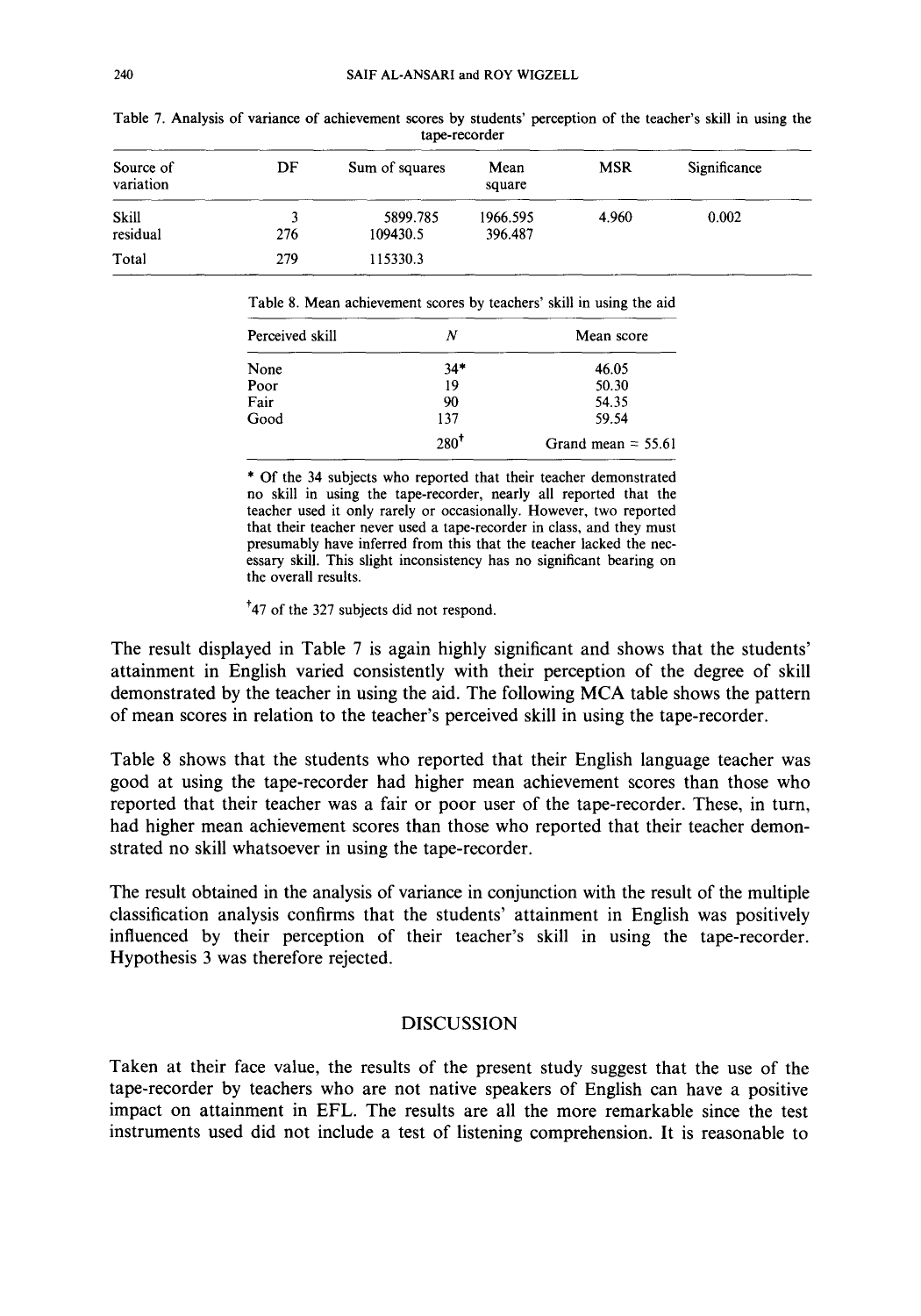assume that if such a test had been used, the study would have shown an even stronger connection between attainment and the studied variables. Although the findings may seem at first glance to be very persuasive, however, they nonetheless need to be treated with some degree of caution, for it is possible that the reported levels of attainment were influenced by other variables that have not been taken into account in the study.

It is possible, for instance, that the results were influenced by socio-economic factors affecting not only the availability of tape-recorders in the schools but also other relevant variables. The very fact that a school possesses a sufficient number of tape-recorders to permit their frequent use in the EFL classroom could be taken to imply a relatively high level of support generally for English language teaching, not only in the school itself but also in the community that it serves. If the availability of tape-recorders does in fact reflect a relatively high level of support for English, the support could well be reflected in a variety of other ways—for example, in smaller class sizes, in more parental encouragement, in greater exposure to English outside the school, and so on. Any one of these factors could exert a strong positive influence on attainment independently of the use of the tape-recorder. It needs to be pointed out in this connection, however, that the respondents were drawn from state schools, all of which have roughly equal class sizes at any given level in the school system and all of which are entitled to the same level of funding as far as the purchase of equipment is concerned. The respondents, furthermore, were all secondary school pupils, and secondary schools in Bahrain, unlike primary schools, all serve a fairly wide and socially diverse catchment area. More research is needed to determine the significance of socio-economic variables on attainment in EFL in Bahrain, but there is no evidence at present available to suggest that the availability of tape-recorders in schools is dependent upon the location of the school or the socio-economic background of the pupils.

A possibly more serious source of error might be differences in the relative competence of the teachers involved in the study. It is reasonable to assume that the effective use of the tape-recorder requires a relatively high level of training and pedagogical competence on the part of the teacher. If this assumption is correct, the question arises whether the apparent benefits that derive from the use of the tape-recorder can be properly attributed to the use of the tape-recorder rather than to the all-round pedagogical skills that its effective use demands. The same skills, it may be argued, would exert a positive influence on attainment even without the use of the tape-recorder. It is hard to believe, however, that a competent, experienced teacher would persist in making frequent use of a particular teaching aid if s/he could achieve the same results without it. It may well be the case that the effective use of the tape-recorder requires broad pedagogical skills and a relatively high level of training, but the results of the present study suggest that it is at least partly through the use of the tape-recorder that the skill and training of a good EFL teacher manifests itself and influences attainment.

# CONCLUDING REMARKS

For several decades, EFL teachers have had at their disposal a simple and effective teaching aid in the form of the tape-recorder and yet, possibly because very little empirical evidence has emerged to support its continued use, it has remained relatively underutilized.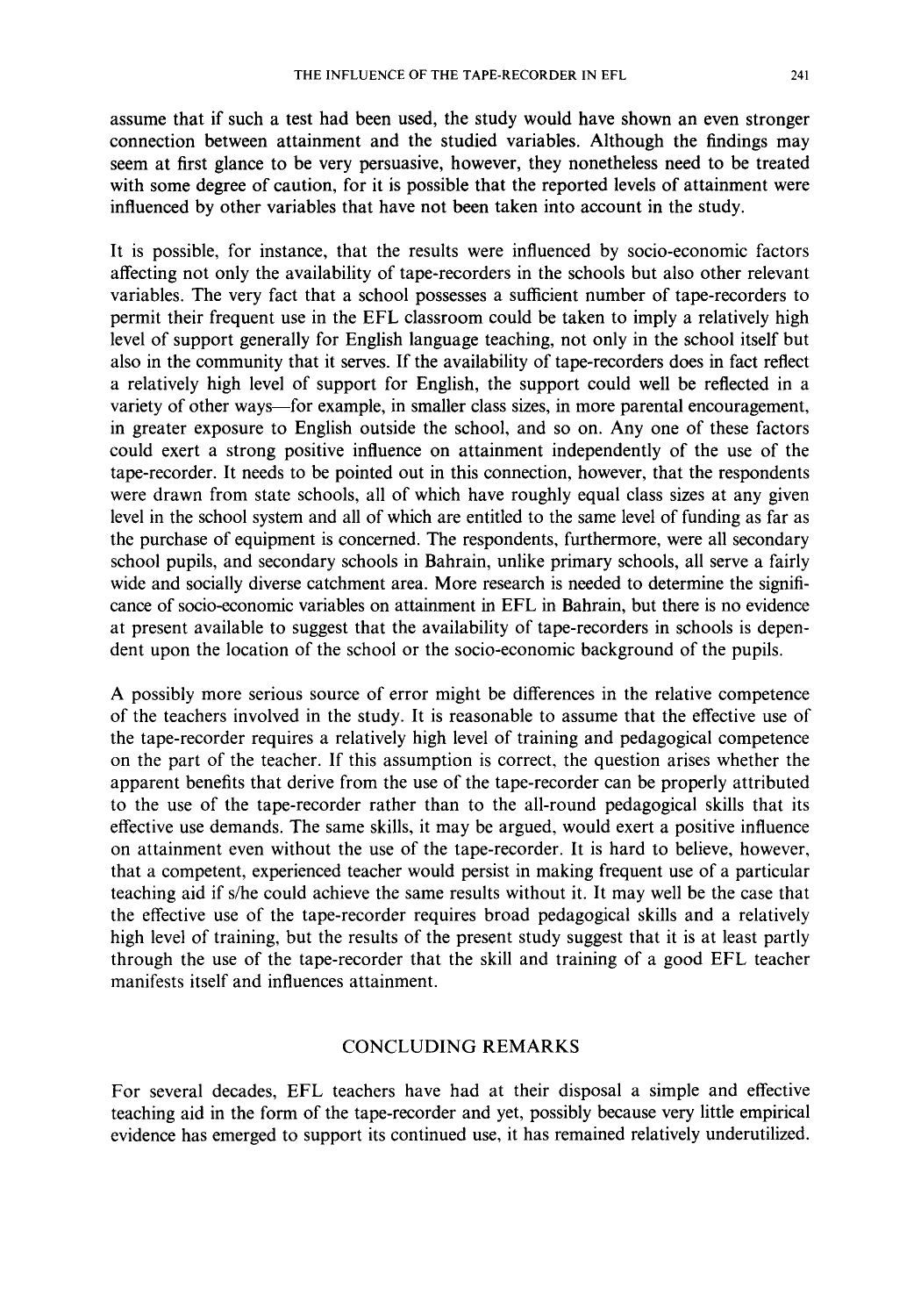The results of the present study, although by no means conclusive, suggest that the tape-recorder still has a potentially valuable role to play in the EFL classroom. It is to be hoped that the study will encourage those responsible for designing and teaching EFL programmes, especially in countries with limited pedagogical resources, to fully exploit the potential of the tape-recorder before abandoning it in favour of some more sophisticated but possibly less effective aid.

In order for the full potential of the tape-recorder to be realized, however, certain basic conditions need to be met. First and most important, it is essential that sufficient numbers of tape-recorders be made available, not just in the school but also in the classrooms. It is pointless to have tape-recorders in the school if teachers have to arrange for them to be delivered to the classroom for their language teaching sessions. Having each classroom equipped with its own recorder will not only make learners more aware of its role as an integral part of the school's foreign language programme, but it will also encourage teachers to use it more often. The cost of equipping each classroom with a tape-recorder would almost certainly be less than the cost of a single language laboratory. Used properly and carefully by the teachers, furthermore, individual tape-recorders will require considerably less maintenance than a standard language laboratory.

Secondly, the findings relating to the second variable investigated in the study suggest that teachers need to make frequent use of the tape-recorder if its value is to be fully realized. Occasional, intermittent use of the aid appears to have only marginal impact on learning outcomes. The findings support the view, furthermore, that learners need to be exposed to ample listening comprehension exercises from an early stage in the learning process (see Van Els *et al.,* 1984). The idea that the introduction of the tape-recorder should be delayed until learners are sufficiently advanced to understand natural, authentic speech in real communicative situations is not supported by the present study. Although the subjects involved in the study had been studying English for a number of years, the majority were far from being able to understand authentic English as used, for example, on the radio or television.

Finally, the results of the study clearly show that teachers need to demonstrate skill in using the aid so that positive attitudinal outlooks on the part of the learners can be enhanced. Incompetent handling of the equipment is likely to have a detrimental effect on student motivation and may well be counter-productive. The lesson to be learnt from the present findings is that if the tape-recorder is to be used, it must be used with a high degree of manipulative skill and efficiency. The obvious way to achieve operational efficiency, of course, is by ensuring that language teachers receive proper training in the use of taperecorders. Training in the most effective techniques should be provided to teacher trainees through educational technology workshops. Such workshops should be provided, furthermore, not only during pre-service training but also as an integral component of in-service training programmes so that practising teachers can have the opportunity to update their skills and techniques in using the tape-recorder. It should be borne in mind, however, that the results of the present study support the use of the tape-recorder as a simple audio device and lend no support at all to its use as an audio-lingual aid. This is not to say, of course, that it cannot be successfully used in a more sophisticated mode, but ordinary practitioners would be well-advised to explore its full potential as a listening aid before attempting to adapt it to serve pedagogical purposes for which it may not be intrinsically well-suited.